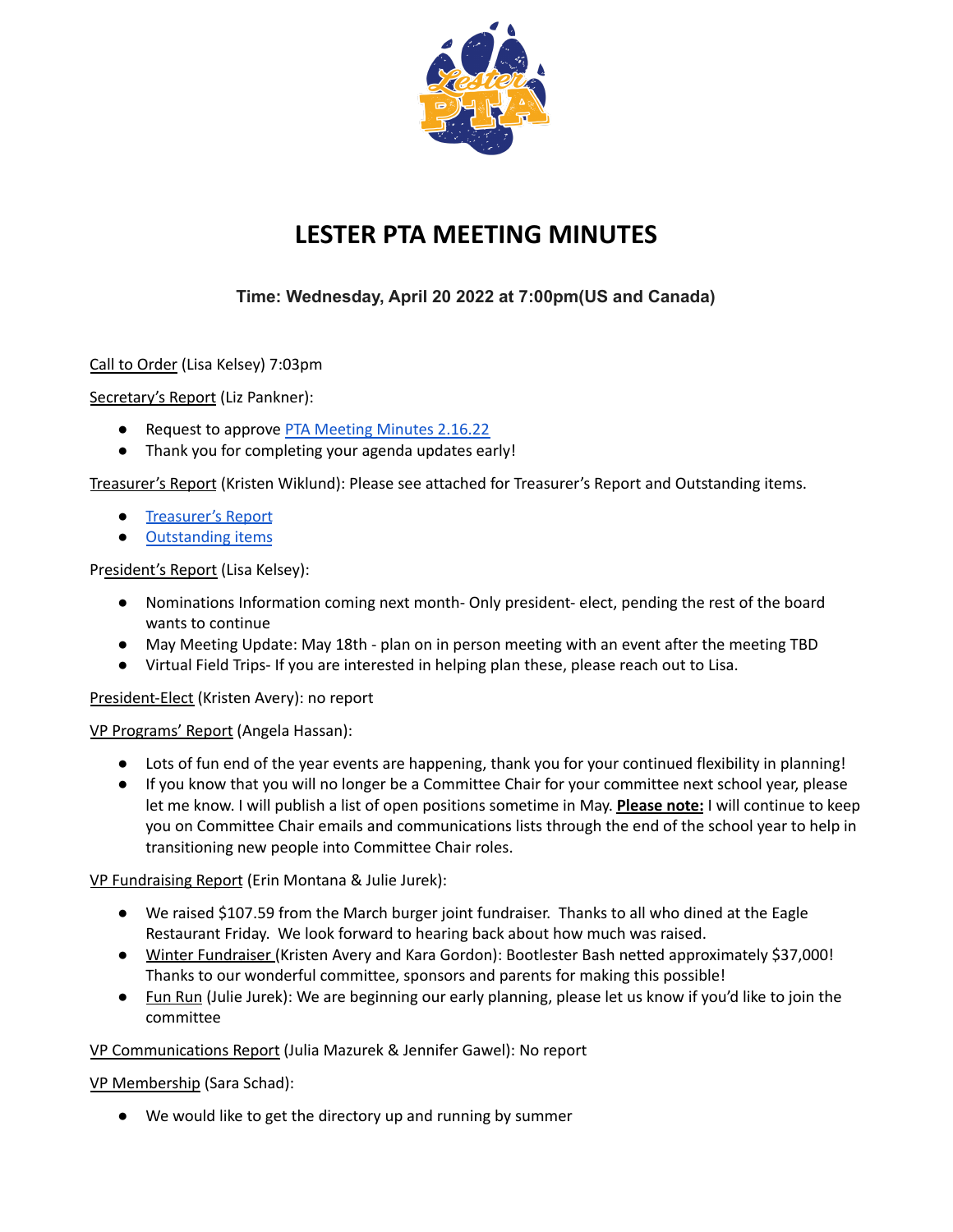

Principal's Report (Katie Novosel and Lauri Smith)

- Thank you to PTA for bringing virtual field trips back!
- Thank you for the welcome back party after spring break in the lounge :)
- Kindergarten Cosley Zoo visit
- Grades 1-3 district field trip Lyman Woods & Grades 4-6 Morton Arboretum
- Open House-Thurs. April 28 6:00-7:30 (\*encouraged to attend alphabetical times in newsletter)
- Most of IAR testing complete- finishing makeups
- Reminder to register and/or communicate moves. (Encourage your friends, too.)
- **District 58 Facility Videos**
	- Video 1: District 58's [Facility](https://youtu.be/lV4nY4us17A) Needs
	- Video 2: Facility [Maintenance](https://youtu.be/z4hlBrh3XPU) and Renovation
	- Video 3: Safety and [Health](https://youtu.be/RR5Mgv3rRcw)
	- Video 4: [Moving](https://youtu.be/5gk4PRzc8To) Sixth Grade to the Middle School
	- (OK to post to PTA website, Facebook, Eblast; may need to pull down from communication platforms when the motion goes in front of the board in August)
- More information to come regarding the state funding for the playground improvements

Teachers' Report (Mrs. Andorf, Mrs. Beard, Mrs. Zikis):

● Thank you for all you do. We really enjoyed the Egg hunt and post- spring break celebration and are looking forward to the virtual field trips.

Committee Reports:

- Cub Club (Alison Gustafson / Tina Nammari)
	- Cub Club/PTA had a table at kindergarten round-up and captured names and emails as people entered. The email list will be used both for Cub Club this summer and the PTA e-blasts in the fall.
- Expressions Art Show (Erin Montana & Julie Feigel) Thank you to Mrs. Moravec who helped us photograph all of the students' artwork for a video to be shown at Open House
- Family Reading Night (Angela Hassan & Candice Richmond) Will take place on Thursday, May 26th at 7PM outside on the east blacktop. More details to come.
- Fun Lunch (Lisa Kelsey & Shannon Deguiulio) Working with Skuddlebutts (Al's) on a couple Fridays before the end of the school year
- Hospitality-Teacher Appreciation (Sara Schad, Karissa Campione, Kristen Avery) welcomed teachers back from spring break with a beach party in the lounge. We are planning another celebration before the end of the year. Teacher appreciation is the week of May 2nd, working on specifics.
- Lester Gardens (Andrea Paris & Julia Salisbury) Spring Work Day coming up, more information soon!
- Room Parent/Class Ambassador (Jen Gawel)
	- End of the year gift emails will go out soon
- School Supplies (Jackie Szalanski & Karissa Campione) Supply sale is officially underway through June 12. All online. Lots of advertising - yard signs at school, posters, flyers, weekly email newsletters, facebook. Email [schoolsupplies@lesterpta.com](mailto:schoolsupplies@lesterpta.com) if any questions or issues.
- Science Olympiad (Angie Erickson) May 4th from 6:30-8:00. Team assignments will be emailed to